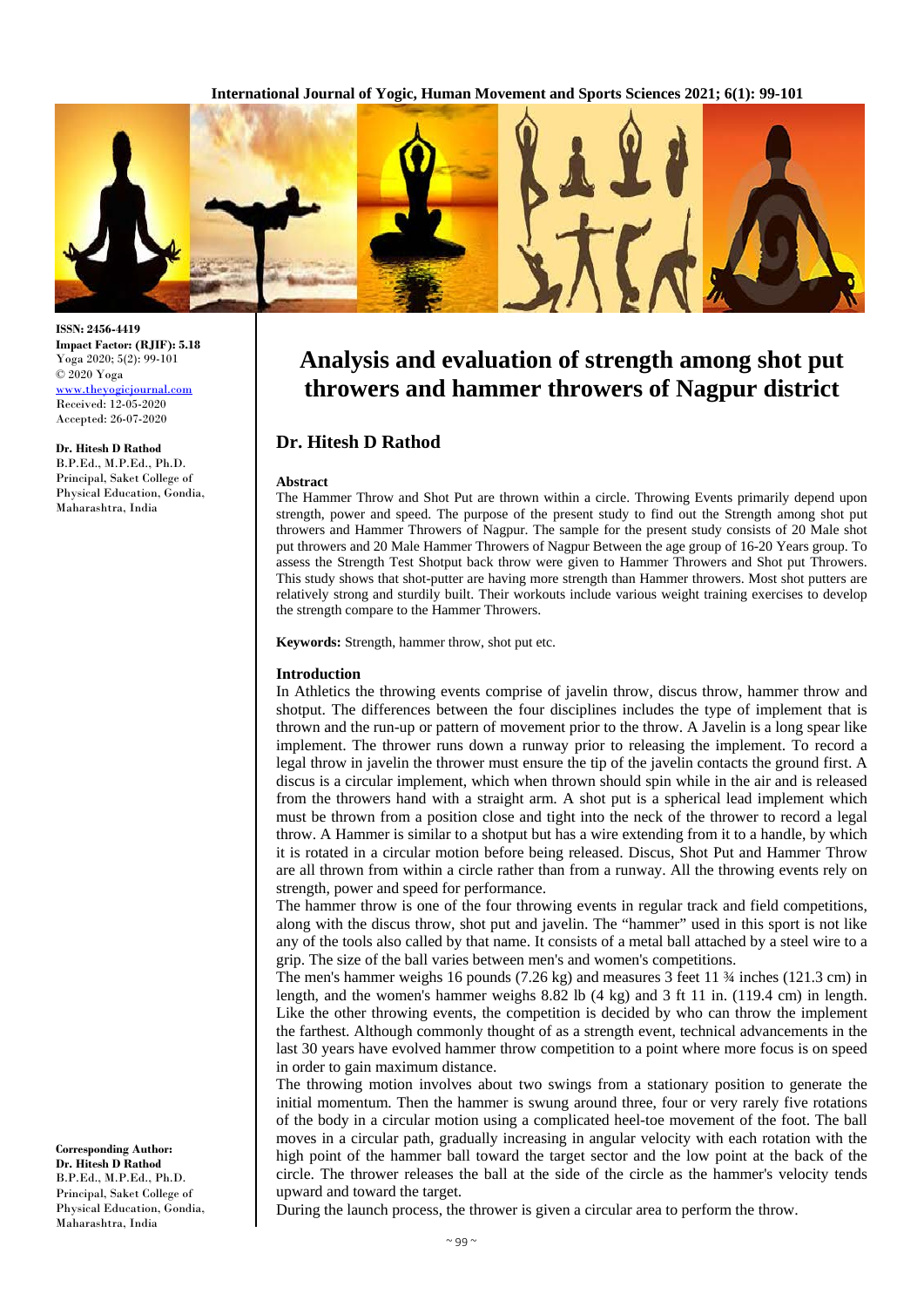The athlete is not allowed to step outside the circle before the object has landed. Before and after the throw, the thrower may only enter and exit from the rear of the launch circle. Finally, the hammer must land within a 35 degree sector. A violation of the rules result in a foul, where the throw is not counted.

As of 2015 the men's hammer world record is held by Yuriy Sedykh, who threw 86.74 m (284 ft 6<sup>3</sup>/4 in) at the 1986 European Athletics Championships in Stuttgart, West Germany on 30 August. The world record for the women's hammer is held by Anita Wlodarczyk, who threw 82.98 m (272 ft 2¾ in) during the Kamila Skolimowska Memorial on 28 August 2016.

The shot put is a track and field event involving "throwing"/"putting" (throwing in a pushing motion) a heavy spherical object —the shot—as far as possible. The shot put competition for men has been a part of the modern Olympics since their revival in 1896, women's competition began in 1948. With roots dating back to the 15th century, the contemporary version of the hammer throw is one of the oldest of Olympic Games competitions, first included at the 1900 games in Paris, France (the second Olympiad of the modern era). Its history since the late 1960s and legacy prior to inclusion in the Olympics have been dominated by European and Eastern European influence, which has had an impact on interest in the event in other parts of the world.

The putting action is best described as shoving the shot, because the rules require that the arm may not extend behind the shoulders during the putting action. The spherical shot is made of metal. The men's shot weighs 7.26 kg (16 pounds) and is 110–130 mm (4.3–5.1 inches) in diameter. Women put a 4-kg (8.82pound) shot that is 95–110 mm (3.7–4.3 inches) in diameter.

The putter must launch the shot from within a ring 2.135 metres (7 feet) in diameter and so must gather momentum for the put by a rapid twisting movement. Shot-putters are among the largest athletes in track and field, the most massive ranging from 250 to 300 pounds (113 to 136 kg). Beginning in the 1950s, weight training became a major part of a shotputter's training program. In that same period the O'Brien style of putting was popularized, with outstanding results. Developed by Parry O'Brien (U.S.), the style involved a 180 degree turn (rather than the usual 90-degree turn) across the ring, getting more speed and momentum into the action. O'Brien was the best exponent of the style, winning three Olympic medals (two gold) and raising the record from 17.95 metres (58 feet 10.75 inches) to 19.30 metres (63 feet 4 inches).

Some athletes have turned to a style in which the putter spins one and a half turns before releasing the shot, a technique developed by Brian Oldfield (U.S.).

One of the four traditional throws events in track and field. The shot, a metal ball (7.26kg/16lb for men, 4kg/8.8lb for women), is put – not thrown – with one hand. The aim is to put it as far as possible from a seven-foot diameter (2.135m) circle that has a curved 10-centimetre high toe-board at the front.

#### **Methodology**

The sample for the present study consists of 20 Male Shot Put Throwers and 20 Male Hammer Throwers between the age group of 18-22 Years and participated in the Nagpur District Athletics Championships, District Schools and Junior Colleges Athletics Meet and Inter College Athletics Meets. To assess the Strength the Shot-put back throw were

conducted on Shot put Throwers and Hammer Throwers.

#### **Shot put back throw**

This test involves throwing an 8 pound shot put for maximum distance. The Back Throw Test is one of the tests used in the International Physical Fitness Test.

**Aim:** This test measures core body strength and total body power and strength.

**Equipment required:** 8 lb shot put, tape measure, clear open area for testing.

**Procedure:** The athlete starts with his back to the throwing area, with their heels at the start line, and the shot cradled in both hands between the knees. The subject bends forward and downward before throwing the shot backwards over their head in a two-handed throwing action (optimally at about 45 degrees).

Several practices may be required to get the best trajectory for maximum distance.

**Scoring:** Measurement is made from the starting line to the point of impact of the shot put with the ground.

The measurement is recorded in meters and centimetres. The best result of two trials is recorded.

### **Results and Discussion**

This study shows that Shot putters are having better strength compare to the Discus Throwers.

| <b>Variables</b>                                    | Group                        |  | Mean $SD$ t $P$ - Value |
|-----------------------------------------------------|------------------------------|--|-------------------------|
|                                                     | Shot Put Throwers 14.14 1.26 |  |                         |
| Shot Put Back Throw Hammer Throwers 14.06 1.22 1.22 |                              |  | 0.231                   |

**Table 1:** Mean values and Independent Samples Test of Shot Put Back Throw between Shot Putters and Hammer Throwers

\*Significant at 0.05 level

In Table 1 the Mean Values of Pre Test of Shot Put Throwers in Shotput Back Throw is 14.14 and Hammer Throwers is 14.06. The Standard Deviation of Shotputters is 1.26 and Hammer throwers are is  $1.22$  and t is  $1.22$  and P-Value is 0.231.

#### **Conclusion**

- 1. It is concluded that Shotputters are having better strength than Hammer Throwers.
- 2. It is concluded that there will be Shotputters requires more strength to throw the shot spherical lead implement compare to the Hammer Throwers,
- 3. Weight training exercises plays a major role for improvement of physical fitness and performance in the Shot Put Throwers and Hammer Throwers.

#### **Recommendations**

- 1. Similar studies can be conducted on other throwing events in Athletics among girls also.
- 2. This study also helps the physical educators and coaches to improve their training regime to excel in Shotput.

#### **References**

- 1. Wikipedia Shotput and hammer Throw.
- 2. www.topendsports.com
- 3. Khan, Anis Ahmed. Biomechanics and Kinesiology, Angel Publication, New Delhi.